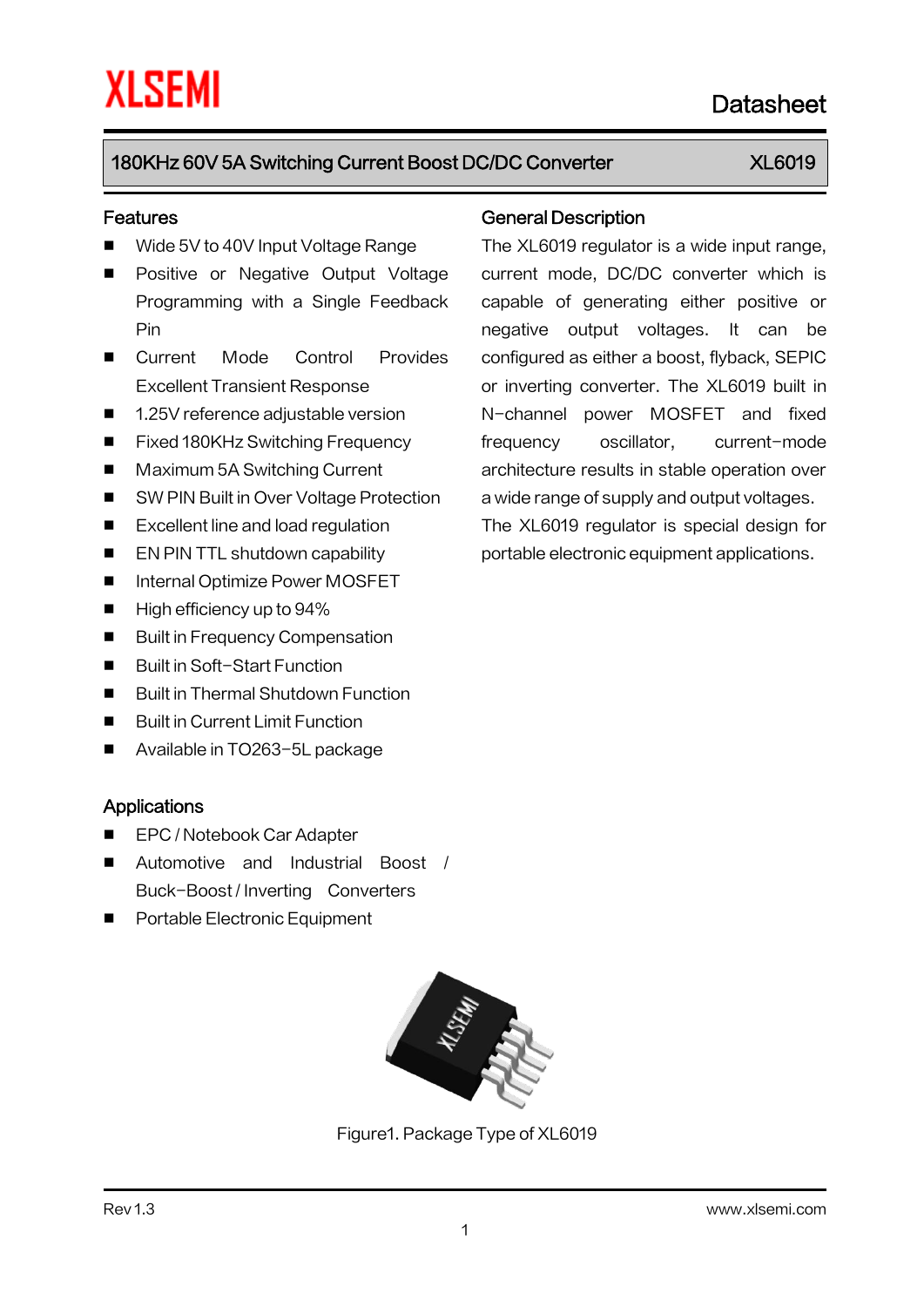

## Pin Configurations



Figure2.Pin Configuration of XL6019 (Top View)

Table 1Pin Description

| <b>Pin Number</b> | <b>Pin Name</b> | <b>Description</b>                                            |  |  |  |
|-------------------|-----------------|---------------------------------------------------------------|--|--|--|
|                   | <b>GND</b>      | Ground Pin.                                                   |  |  |  |
| 2                 | EN              | Enable Pin. Drive EN pin low to turn off the device, drive it |  |  |  |
|                   |                 | high to turn it on. Floating is default high.                 |  |  |  |
| 3                 | <b>SW</b>       | Power Switch Output Pin (SW).                                 |  |  |  |
| 4<br><b>VIN</b>   |                 | Supply Voltage Input Pin. XL6019 operates from a 5V to 40V    |  |  |  |
|                   |                 | DC voltage. Bypass Vin to GND with a suitably large           |  |  |  |
|                   |                 | capacitor to eliminate noise on the input.                    |  |  |  |
|                   |                 | Feedback Pin (FB). Through an external resistor divider       |  |  |  |
| 5                 | FB              | network, FB senses the output voltage and regulates it. The   |  |  |  |
|                   |                 | feedback threshold voltage is 1.25V.                          |  |  |  |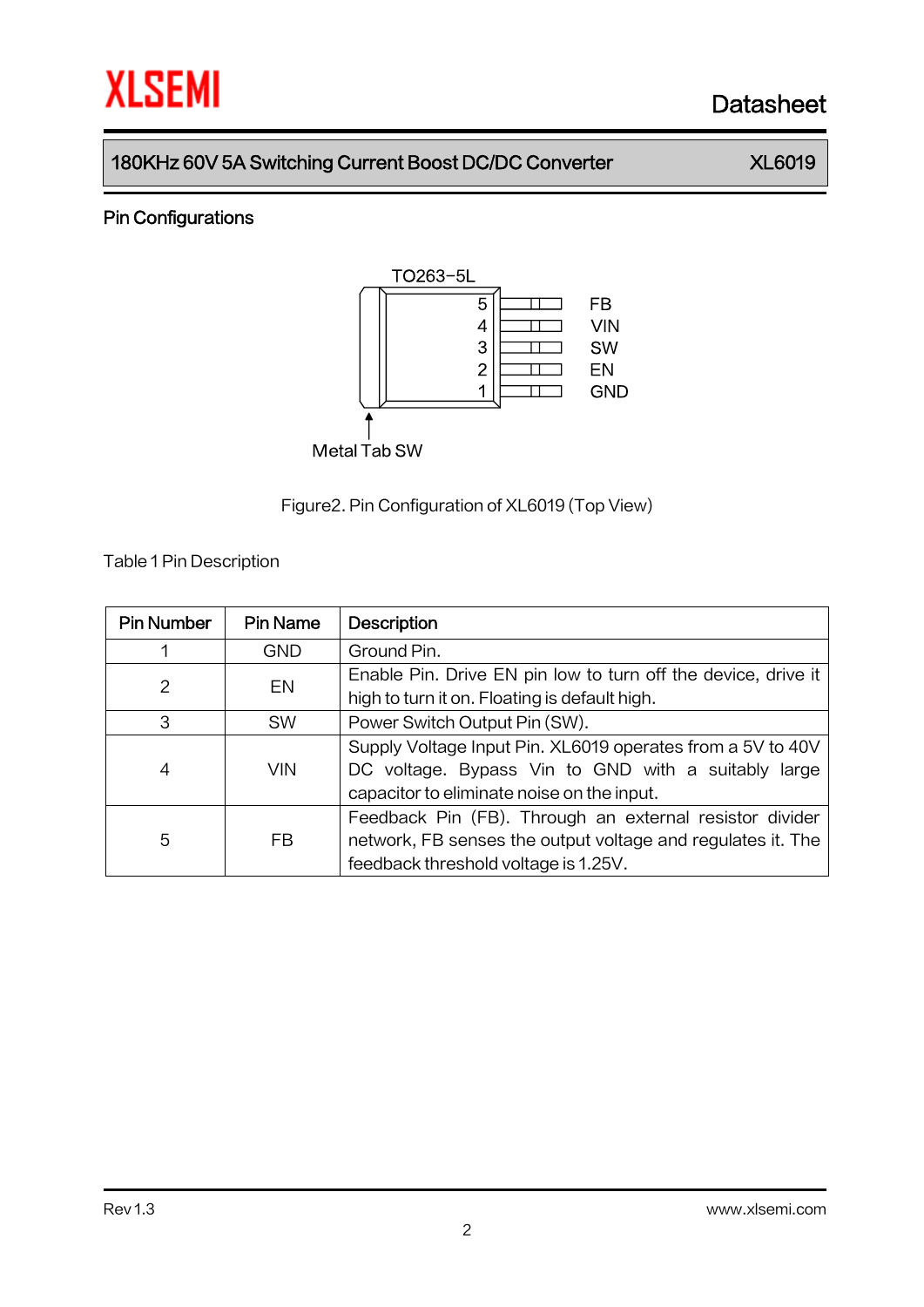# 180KHz 60V 5A Switching Current Boost DC/DC Converter XL6019

### Function Block



Figure3. Function Block Diagram of XL6019

## Typical Application Circuit



Figure4. XL6019 Typical Application Circuit (Boost Converter)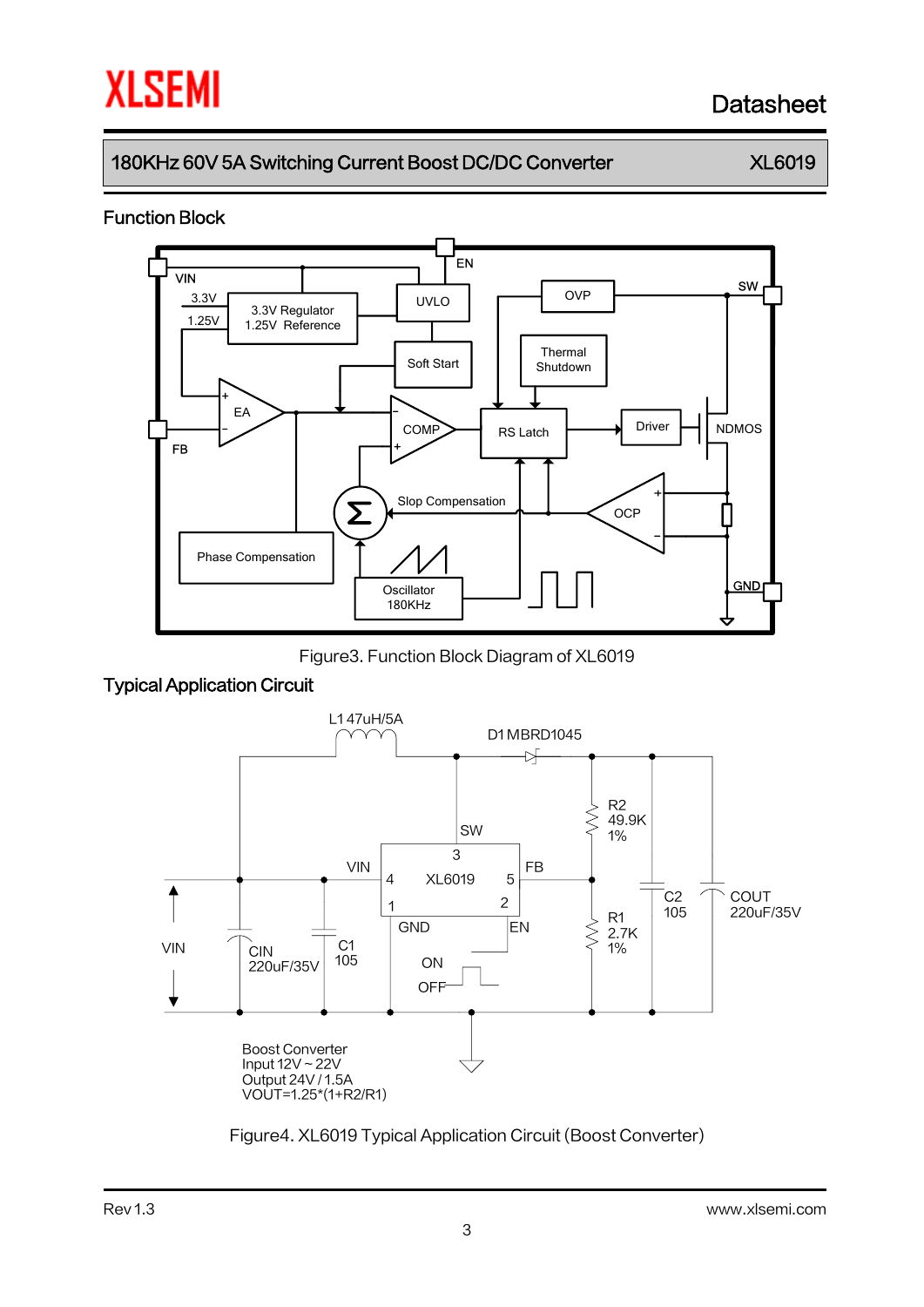## Ordering Information

| Order Information | Marking ID |          | Package Type   Packing Type Supplied As |
|-------------------|------------|----------|-----------------------------------------|
| XL6019E1          | XL6019E1   | TO263-5L | 800 Units on Tape & Reel                |

XLSEMI Pb-free products, as designated with "E1" suffix in the par number, are RoHS compliant.

## Absolute Maximum Ratings (Note1)

| Parameter                                    | Symbol                            | Value              | Unit          |  |
|----------------------------------------------|-----------------------------------|--------------------|---------------|--|
| Input Voltage                                | Vin                               | $-0.3$ to 45       | V             |  |
| Feedback Pin Voltage                         | $V_{FB}$                          | $-0.3$ to Vin      | V             |  |
| EN Pin Voltage                               | $V_{EN}$                          | $-0.3$ to Vin      | V             |  |
| <b>Output Switch Pin Voltage</b>             | $V_{sw}$                          | $-0.3$ to 60       | V             |  |
| Power Dissipation                            | P <sub>D</sub>                    | Internally limited | mW            |  |
| Thermal Resistance (TO263-5L)                |                                   | 30                 | $\degree$ C/W |  |
| (Junction to Ambient, No Heatsink, Free Air) | Rja                               |                    |               |  |
| <b>Maximum Junction Temperature</b>          | $T_{J}$                           | $-40$ to 150       | $^{\circ}C$   |  |
| <b>Operating Junction Temperature</b>        | $T_{J}$                           | $-40$ to 125       | $^{\circ}C$   |  |
| Storage Temperature                          | T <sub>STG</sub>                  | $-65$ to 150       | $^{\circ}C$   |  |
| Lead Temperature (Soldering, 10 sec)         | $\mathsf{T}_{\text{\tiny{LEAD}}}$ | 260                | $^{\circ}C$   |  |
| ESD (HBM)                                    |                                   | >2000              | V             |  |

Note1: Stresses greater than those listed under Maximum Ratings may cause permanent damage to the device. This is a stress rating only and functional operation of the device at these or any other conditions above those indicated in the operation is not implied. Exposure to absolute maximum rating conditions for extended periods may affect reliability.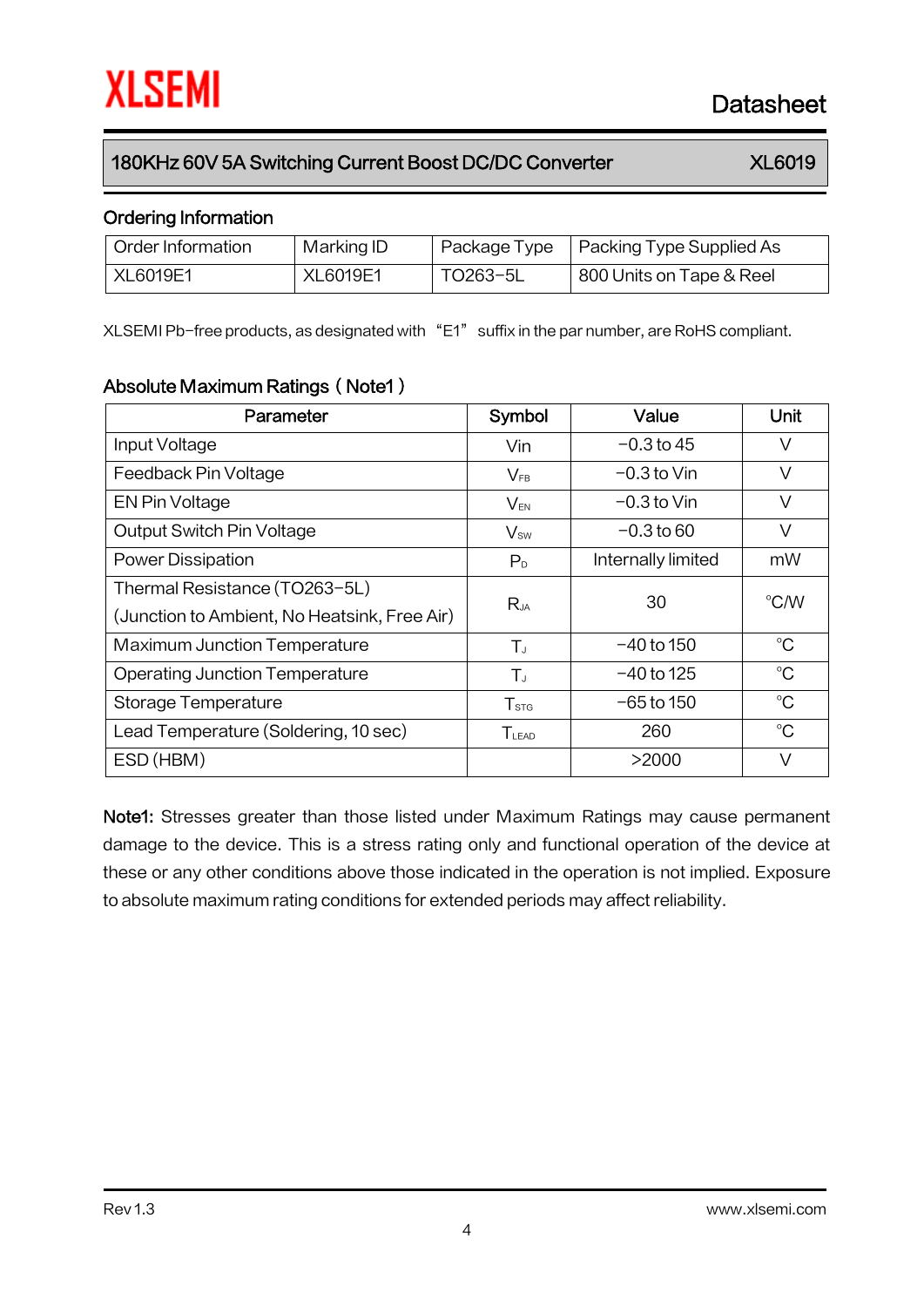## XL6019 Electrical Characteristics

T<sup>a</sup> = 25℃;unless otherwise specified.

| Symbol                                 | Parameter           | <b>Test Condition</b>                                  | Min.  | Typ. | Max.  | Unit |
|----------------------------------------|---------------------|--------------------------------------------------------|-------|------|-------|------|
| System parameters test circuit figure4 |                     |                                                        |       |      |       |      |
| VFB                                    | Feedback<br>Voltage | Vin = $12V$ to $20V$ , Vout= $24V$<br>Iload=0.1A to 1A | 1.213 | 1.25 | 1.287 | V    |
| η                                      | Efficiency          | Vin=12V, Vout=24V<br>$Iout=1A$                         |       | 93   |       | $\%$ |

### Electrical Characteristics (DC Parameters)

Vin = 12V, GND=0V, Vin & GND parallel connect a 100uf/50V capacitor; Iout=0.5A, T<sup>a</sup> = 25℃; the others floating unless otherwise specified.

| <b>Parameters</b>             | Symbol                  | <b>Test Condition</b>             | Min. | Typ. | Max. | Unit       |
|-------------------------------|-------------------------|-----------------------------------|------|------|------|------------|
| Input operation voltage       | Vin                     |                                   | 5    |      | 40   | $\vee$     |
| Shutdown Supply Current       | $\mathsf{I}_\mathsf{S}$ | $V_{EN} = 0V$                     |      | 70   | 100  | uA         |
| Quiescent Supply Current      | $I_q$                   | $V_{EN} = 2V$ ,<br>$V_{FB} = Vin$ |      | 2.5  | 5    | mA         |
| <b>Oscillator Frequency</b>   | Fosc                    |                                   | 144  | 180  | 253  | <b>KHz</b> |
| SW OVP                        | $V_{sw}$                | $V_{FB} = 0V$                     |      | 60   |      | $\vee$     |
| <b>Switch Current Limit</b>   | IL.                     | $V_{FB} = 0V$                     |      | 5    |      | A          |
| <b>Output Power NMOS</b>      | Rdson                   | Vin= $12V$ ,<br>$Isw=5A$          |      | 110  | 120  | mohm       |
| <b>EN Pin Threshold</b>       | $V_{EN}$                | High (Regulator ON)               |      | 1.4  |      | $\vee$     |
|                               |                         | Low (Regulator OFF)               |      | 0.8  |      | $\vee$     |
| EN<br>Pin<br>Leakage<br>Input | $\mathbf{r}$            | $V_{EN}$ = 2V (ON)                |      | 3    | 10   | uA         |
| Current                       | IL.                     | $V_{EN} = OV(OFF)$                |      | 3    | 10   | uA         |
| Max. Duty Cycle               | $D_{MAX}$               | $V_{FB} = 0V$                     |      | 90   |      | $\%$       |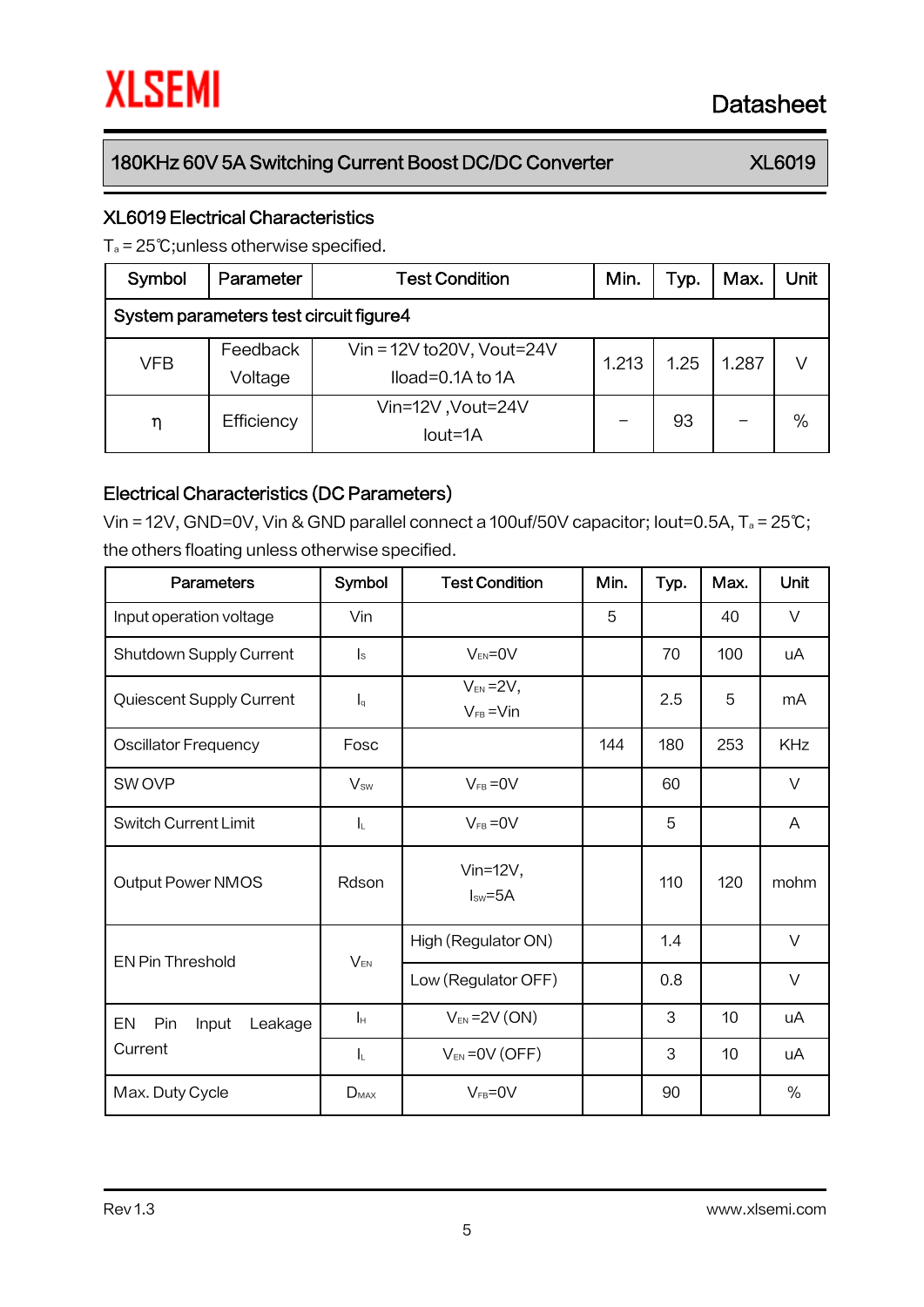# 180KHz 60V 5A Switching Current Boost DC/DC Converter XL6019



## Typical System Application (Recommend output current safe work range)





Figure7.Max output current (VOUT=36V) Figure8.Max output current(VOUT=48V)



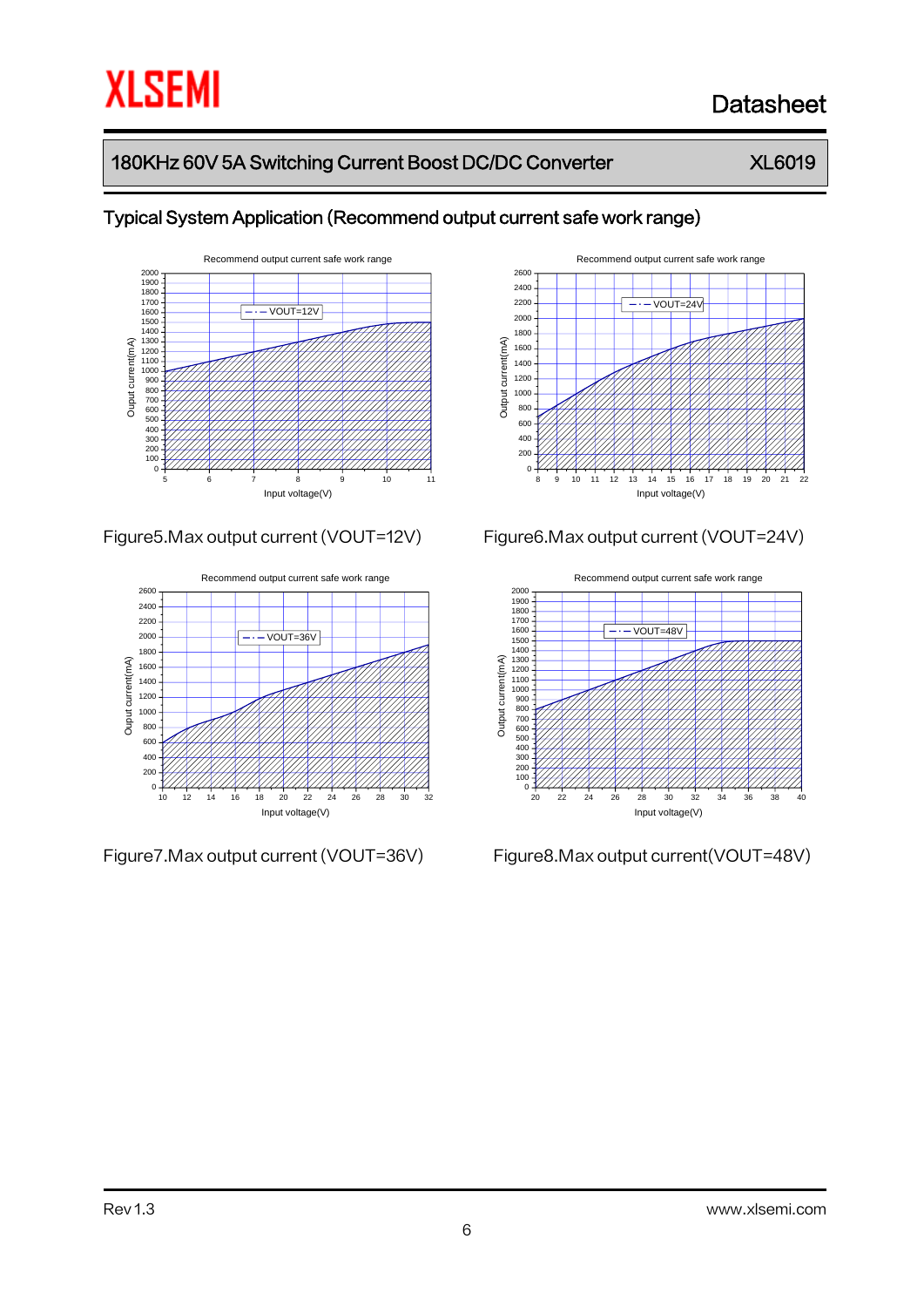## 180KHz 60V 5A Switching Current Boost DC/DC Converter XL6019

# Typical System Application(VIN=12V,VOUT=24V)



Figure9. XL6019 Typical System Application (VIN=12V,VOUT=24V)



Figure10. XL6019 System Efficiency Curve (VIN=12V, VOUT=24V)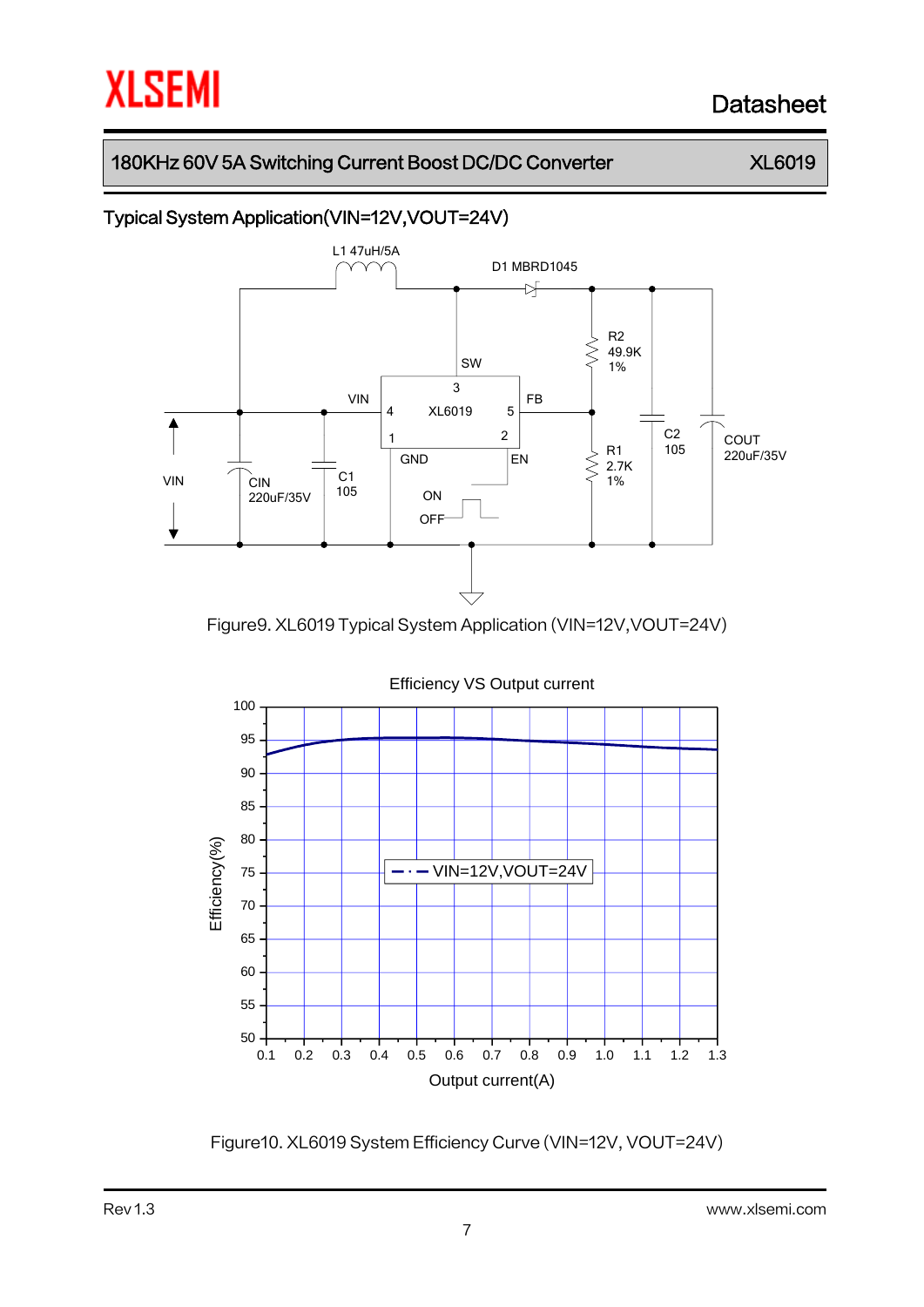## 180KHz 60V 5A Switching Current Boost DC/DC Converter XL6019

# Typical System Application(VIN=5V,VOUT=12V)



Figure11. XL6019 Typical System Application (VIN=5V,VOUT=12V)



Figure12. XL6019 System Efficiency Curve (VIN=5V, VOUT=12V)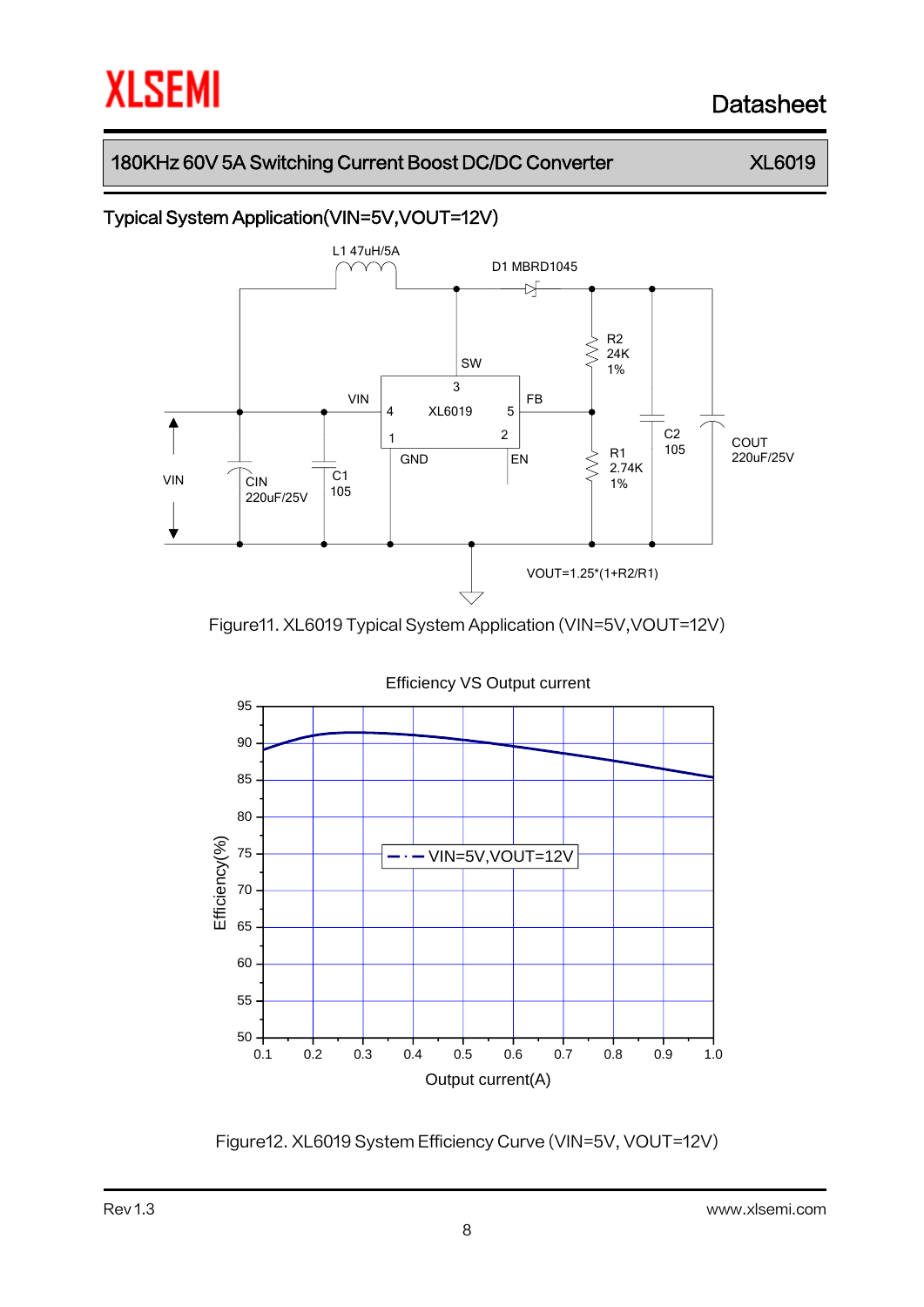## 180KHz 60V 5A Switching Current Boost DC/DC Converter XL6019

# Typical System Application(VIN=10~32V,VOUT=36V)



Figure13. XL6019 Typical System Application (VIN=10~32V,VOUT=36V)



Figure14. XL6019 System Efficiency Curve (VIN=10~32V, VOUT=36V)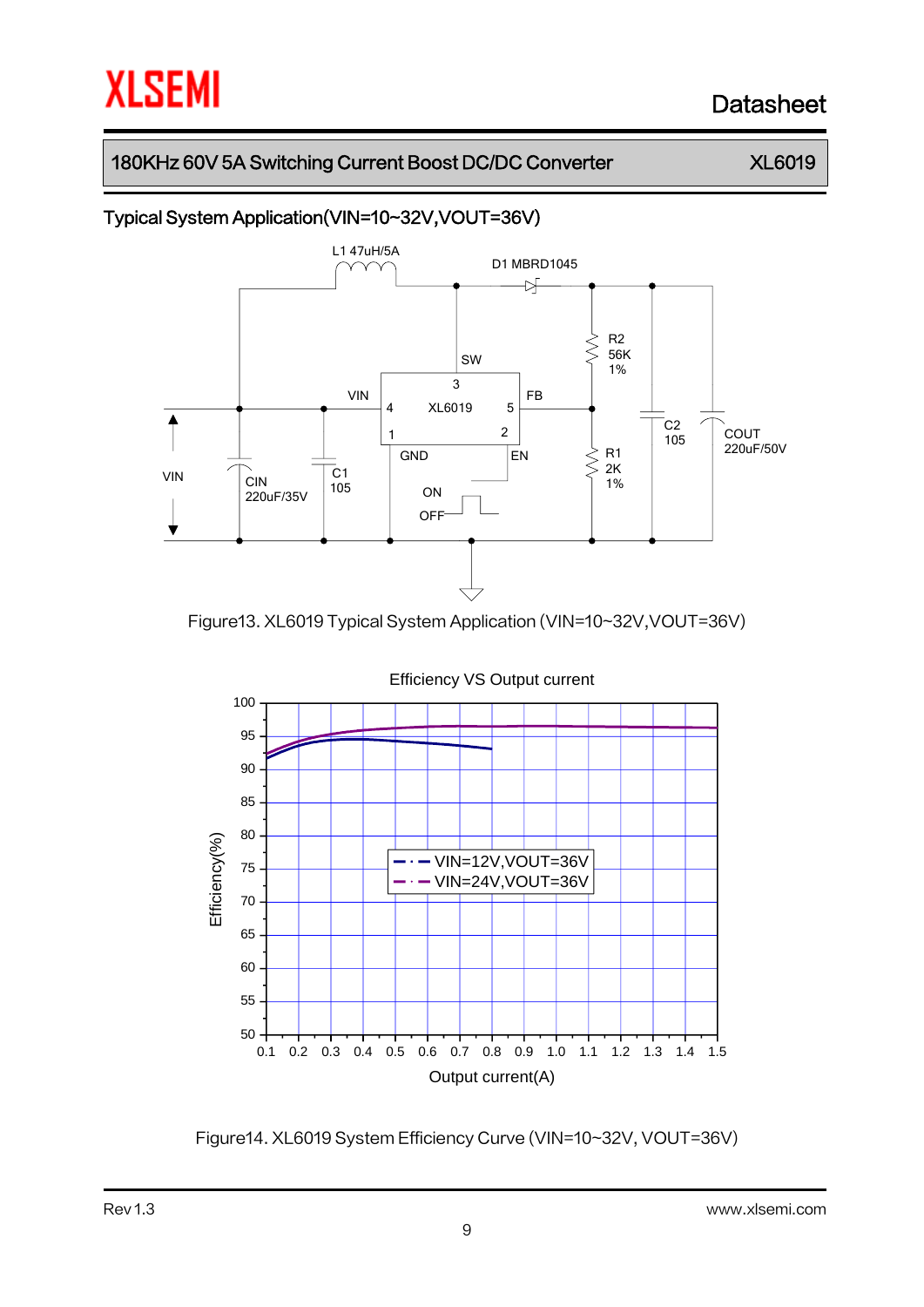## 180KHz 60V 5A Switching Current Boost DC/DC Converter XL6019

# Typical System Application(VIN=20~40V,VOUT=48V)



Figure15. XL6019 Typical System Application (VIN=20~40V,VOUT=48V)



Figure16. XL6019 System Efficiency Curve (VIN=20~40V, VOUT=48V)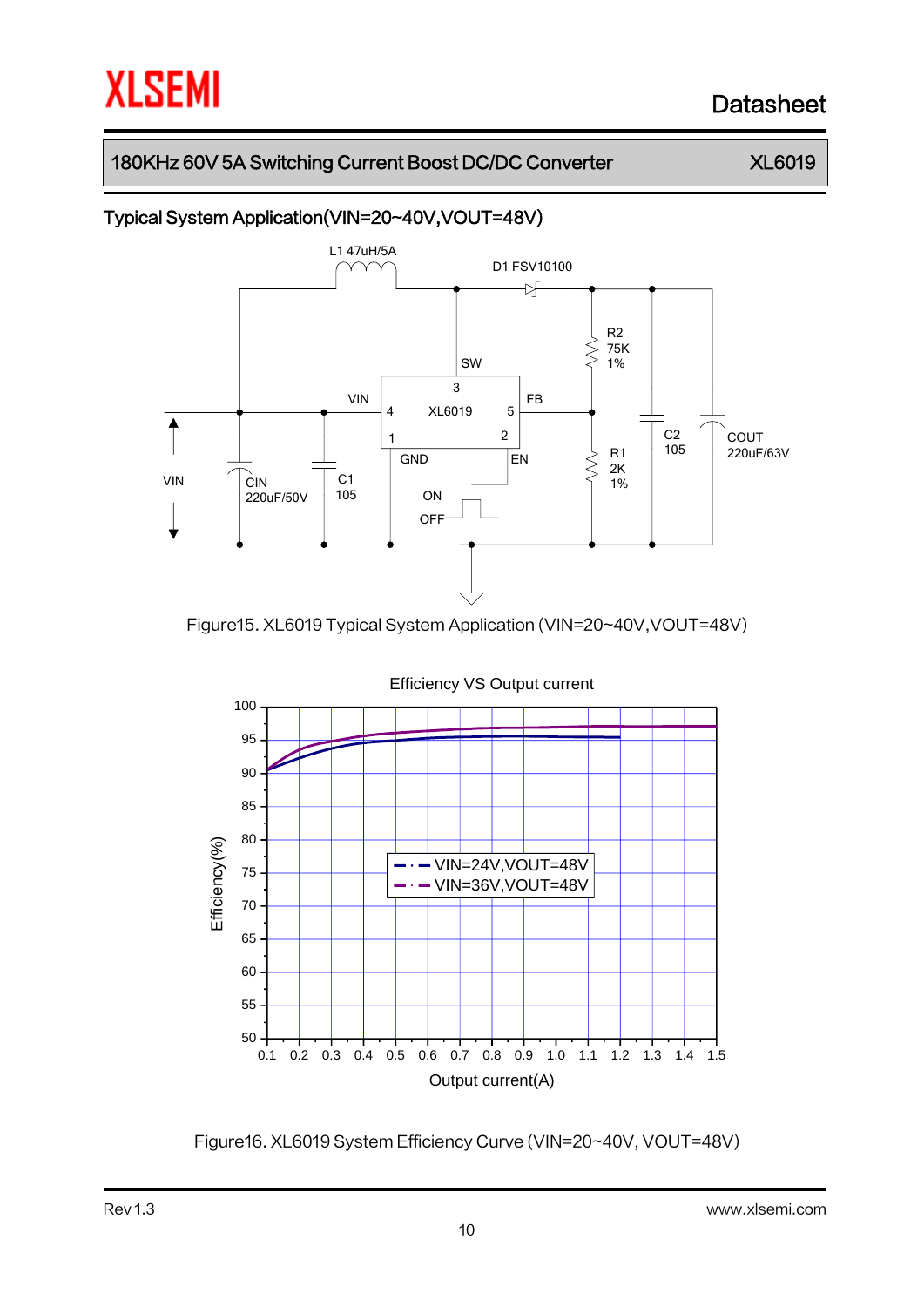## 180KHz 60V 5A Switching Current Boost DC/DC Converter XL6019

# Typical System Application - SEPIC(VIN=10~30V,VOUT=12V)



Figure17. XL6019 Typical System Application (VIN=10~30V,VOUT=12V)

Typical System Application for Inverting Converter-SEPIC Inverting Topology (VIN=10~30V,VOUT=±12V)



Figure18. XL6019 Typical System Application (VIN=10~30V,VOUT=±12V)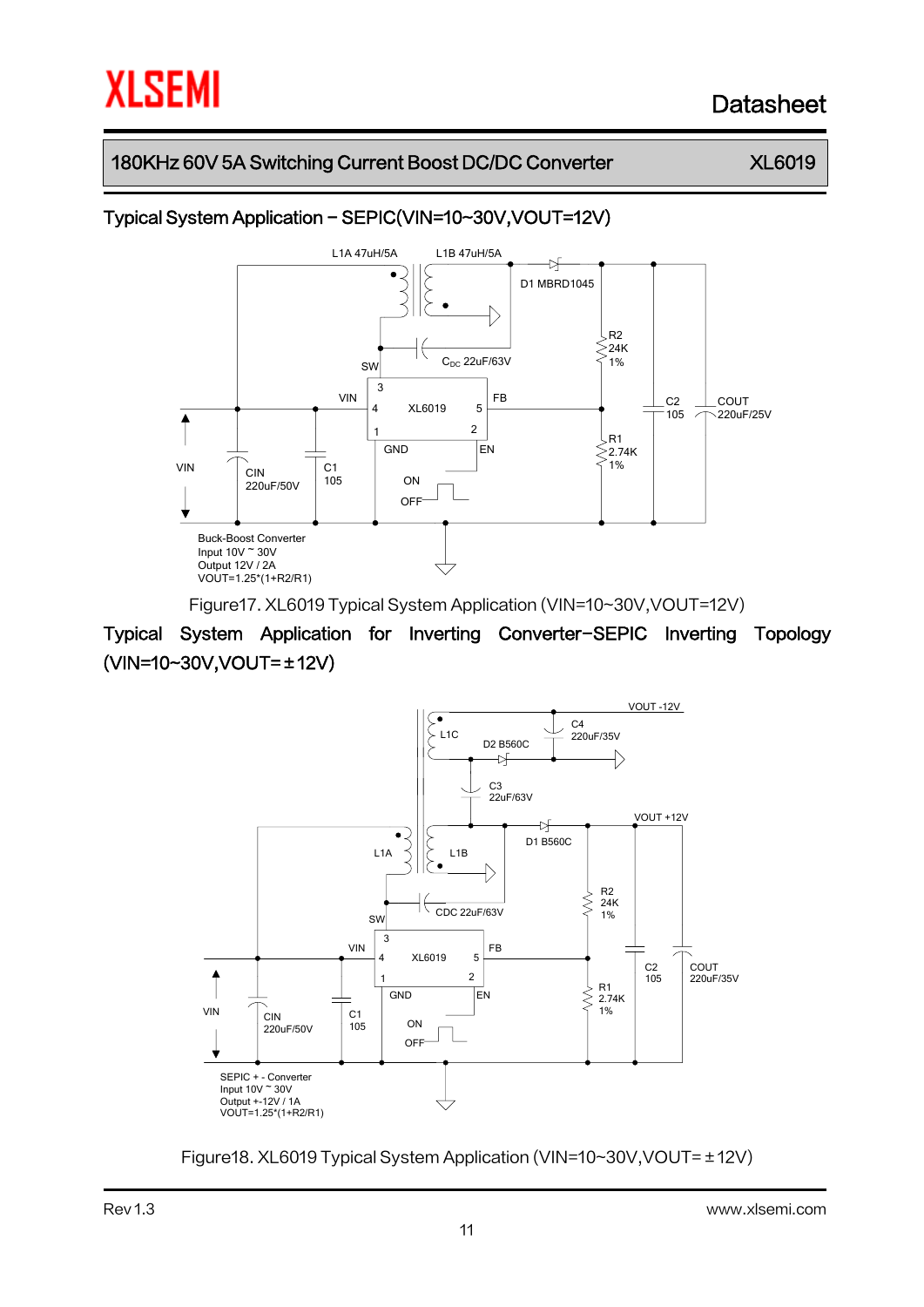## 180KHz 60V 5A Switching Current Boost DC/DC Converter XL6019

# High Power Application Circuit



Figure19. XL6019 High Power Application Circuit (VIN=36V,VOUT=48V,IOUT=2.1A)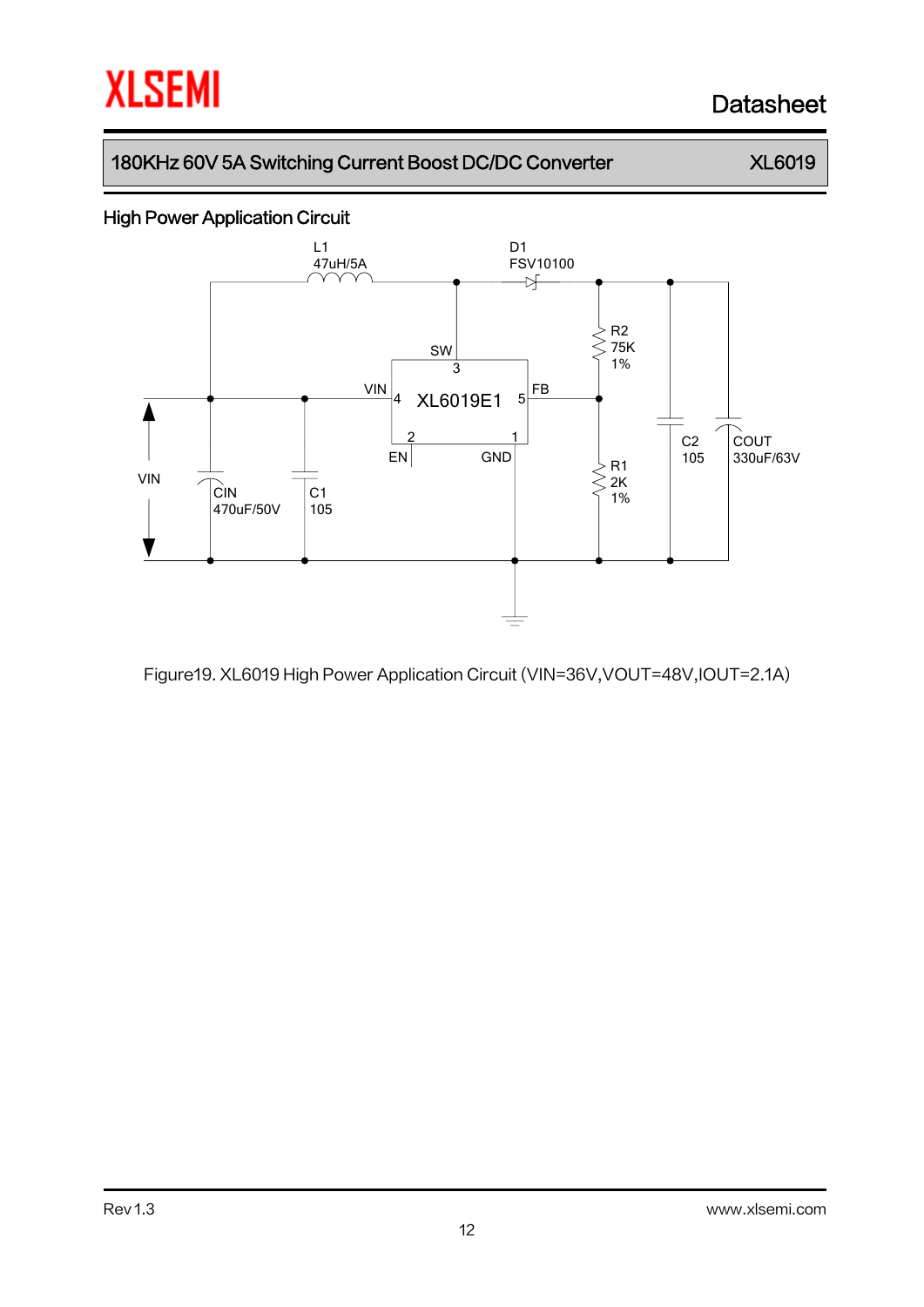$\overline{c}$ 

C

# 180KHz 60V 5A Switching Current Boost DC/DC Converter XL6019

# Package Information

## TO263-5L Mechanical Dimensions





| Symbol         | <b>Dimensions In Millimeters</b> |        |        | Dimensions In Inches |       |       |  |
|----------------|----------------------------------|--------|--------|----------------------|-------|-------|--|
|                | Min.                             | Typ.   | Max.   | Min.                 | Typ.  | Max.  |  |
| A              | 4.440                            | 4.570  | 4.650  | 0.175                | 0.180 | 0.183 |  |
| B              | 0.710                            | 0.870  | 0.970  | 0.028                | 0.034 | 0.038 |  |
| C              | 0.360                            | 0.380  | 0.640  | 0.014                | 0.015 | 0.025 |  |
| C <sub>2</sub> | 1.255                            | 1.270  | 1.285  | 0.049                | 0.050 | 0.051 |  |
| D              | 8.390                            | 8.640  | 8.890  | 0.330                | 0.340 | 0.350 |  |
| Ε              | 9.960                            | 10.160 | 10.360 | 0.392                | 0.400 | 0.408 |  |
| e              | 1.550                            | 1.700  | 1.850  | 0.061                | 0.067 | 0.073 |  |
| F              | 6.360                            | 6.860  | 7.360  | 0.250                | 0.270 | 0.290 |  |
|                | 13.950                           | 14.350 | 14.750 | 0.549                | 0.565 | 0.581 |  |
| L2             | 1.120                            | 1.270  | 1.420  | 0.044                | 0.050 | 0.056 |  |